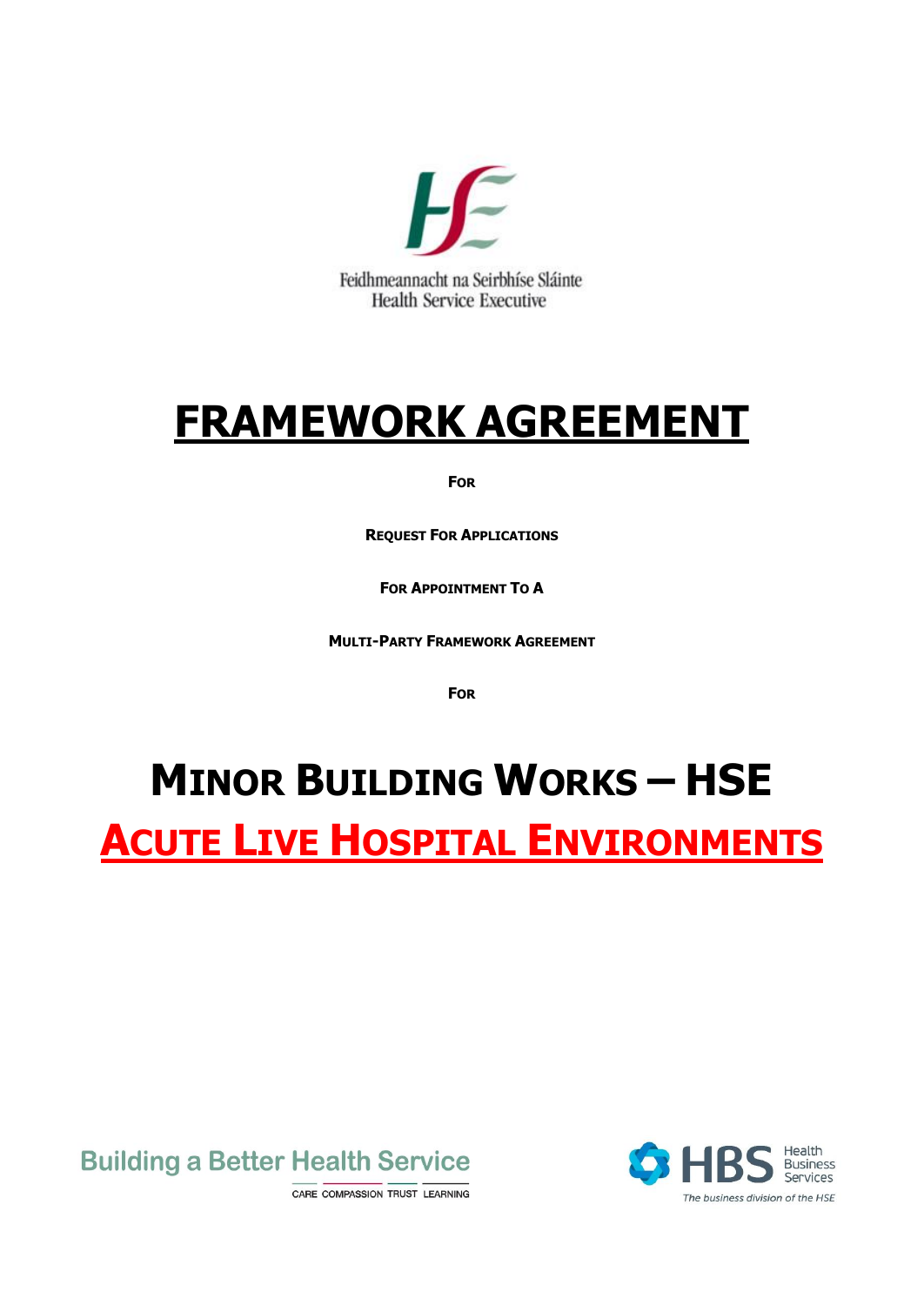**THIS PAGE IS INTENTIONALLY BLANK**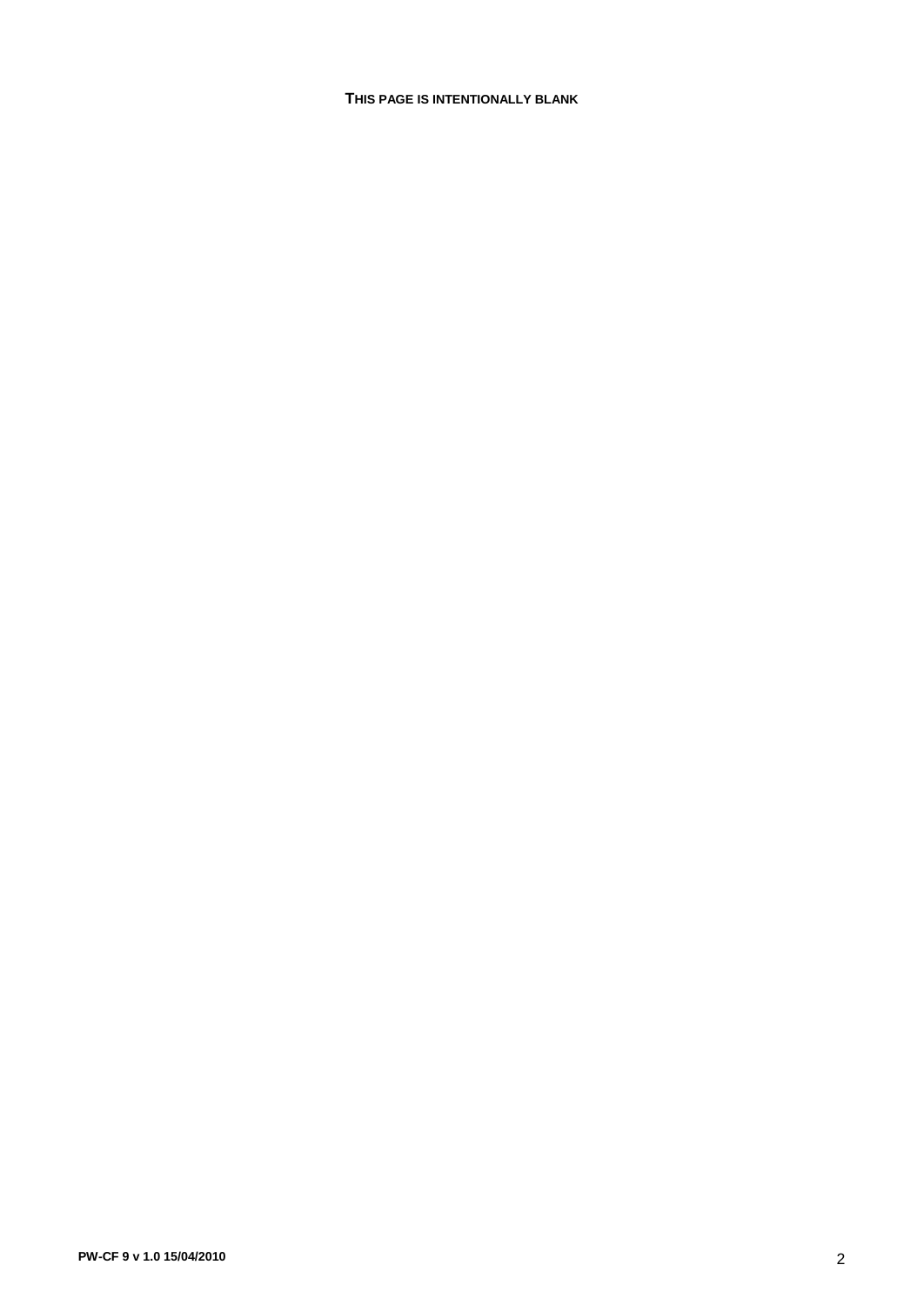### Framework Agreement

for

Construction Work

Department of Finance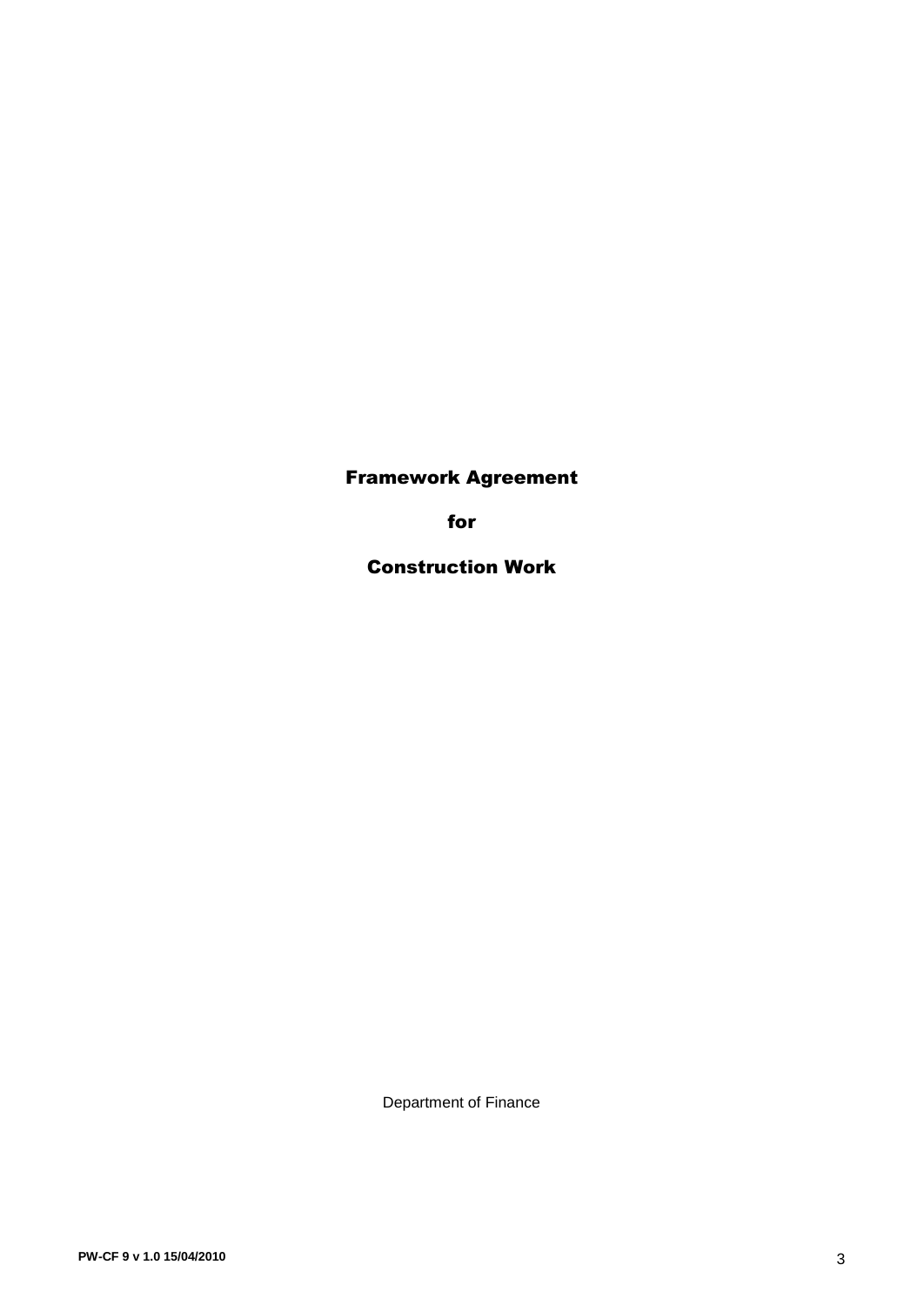Public Works Framework Agreement Document Reference PW-CF9 v.1.0 15 April 2010

© 2009 Department of Finance

Published by: Department of Finance Government Buildings Upper Merrion Street Dublin 2.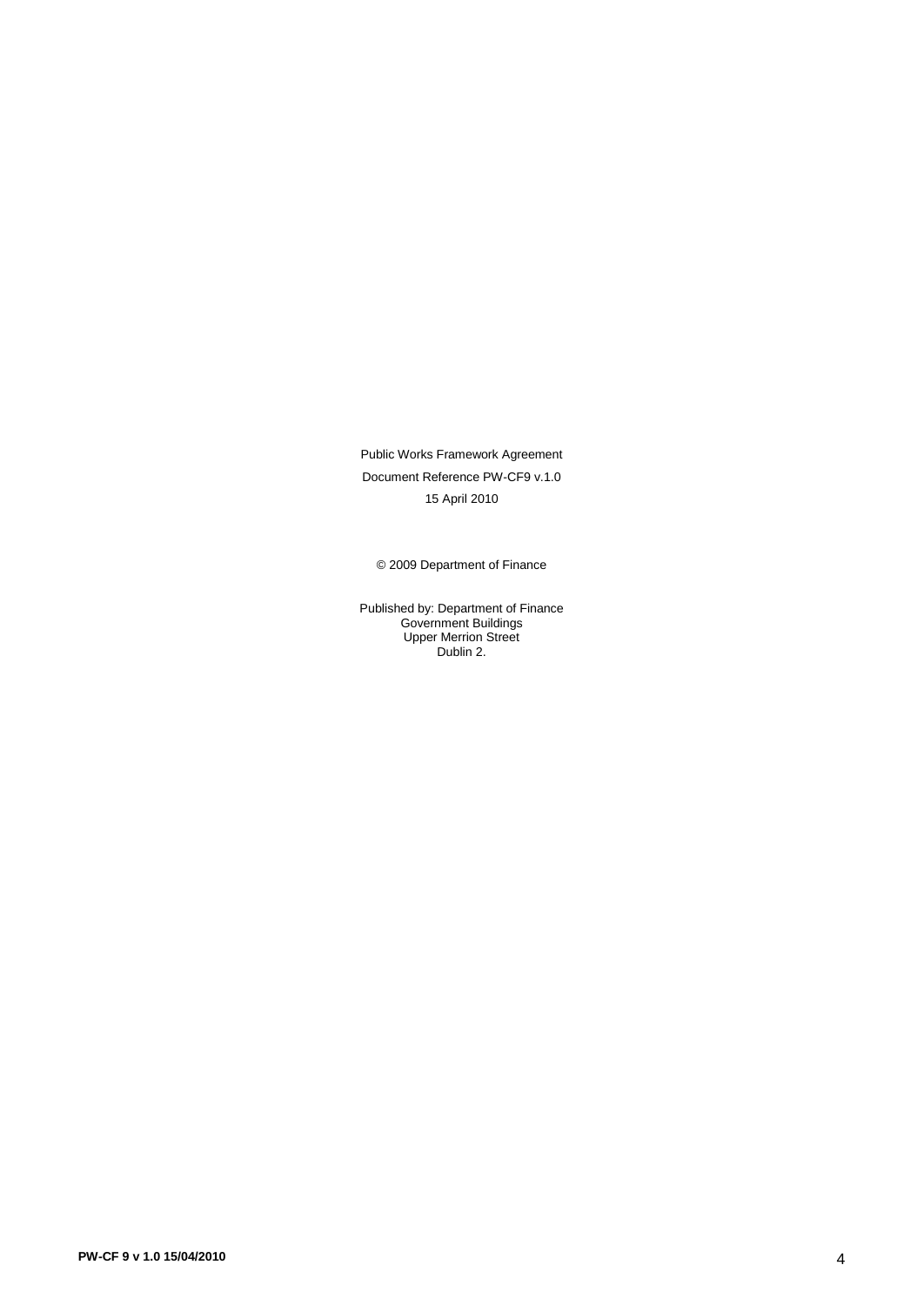#### **Agreement**

| <b>THIS FRAMEWORK AGREEMENT</b> is made on<br><b>BETWEEN</b> |                                                        |  |  |  |
|--------------------------------------------------------------|--------------------------------------------------------|--|--|--|
|                                                              | The Employer: The Health Service Executive (HSE)       |  |  |  |
| Principal office of Employer:                                | Oak House,<br>Millennium Park,<br>Naas,<br>Co Kildare. |  |  |  |
| <b>AND</b>                                                   |                                                        |  |  |  |
| The Contractor:                                              |                                                        |  |  |  |
| Registered office of<br>Contractor:                          |                                                        |  |  |  |

#### **THE EMPLOYER AND THE CONTRACTOR AGREE** as follows:

#### 1. **Framework**

- 1.1 The Contractor and other Participants named in the attached Framework Rules are part of a framework for the Contractor and those other Participants to do construction work for the Employer.
- 1.2 If, during the **Framework Period** defined in the attached Framework Rules, the Employer needs construction work as described in the Framework Rules, the Employer may procure the work by awarding contracts (**Works Contracts**) according to the attached Framework Rules. The Employer may also procure the work in other ways, and does not guarantee that any work will be procured under this agreement.

#### 2. **Works Contracts**

- 2.1 If the Contractor is selected for any work according to the attached Framework Rules, the Employer and Contractor agree to enter a Works Contract in the terms established under this agreement.
- 2.2 Works Contracts will be on the terms of the:
	- PW-CF06 Public Works Short Form of Contract, or
	- PW-CF05 Contract for Minor Building & Civil Engineering Works Designed by the Employer or
	- Equivalent Contract approved by the GCCC/Department of Finance,
	- as completed by the Employer and the Contractor according to the attached Framework Rules.
- 2.3 Works Contracts awarded within the Framework Period may be for work that continues after that period.

#### 3. **Communications**

3.1 The Contractor's contact person for communications with the Employer in relation to this agreement and Works Contracts is:

| Name of Contractor's<br>contact person |              |  |
|----------------------------------------|--------------|--|
| Address                                |              |  |
| Telephone                              | Mobile phone |  |
| Fax                                    | email        |  |

If that person (or any subsequent replacement) is no longer able to fulfil the role, the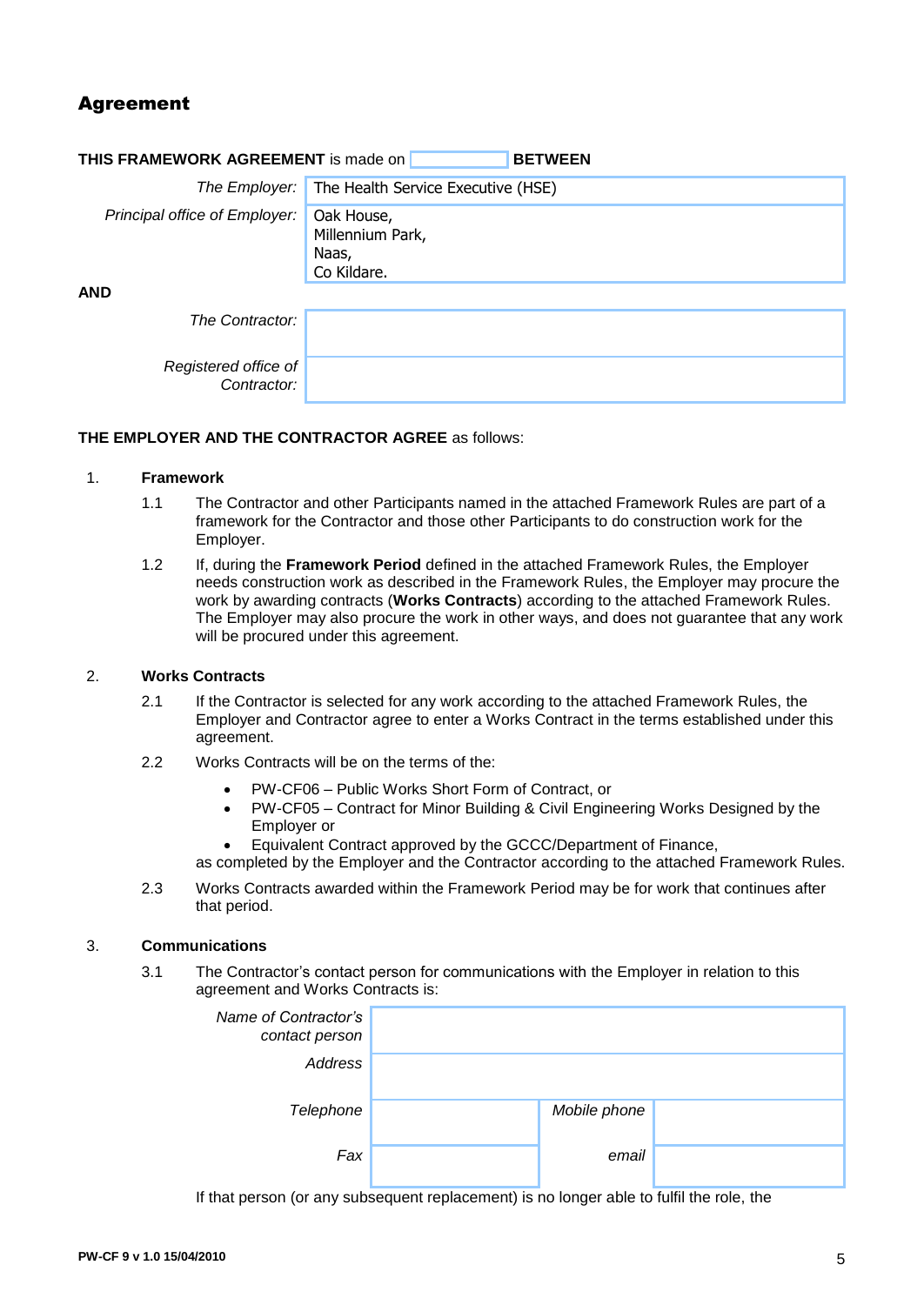Contractor must promptly appoint a replacement, who must be a director or senior manager of the Contractor, and notify the Employer of the new contact person.

3.2 The Employer's contact persons for communications with the Contractor in relation to this agreement is:

| Name of Employer's<br>contact person | Pat McCarthy            |              |                      |
|--------------------------------------|-------------------------|--------------|----------------------|
| Address                              | <b>Estates Office</b>   |              |                      |
|                                      | HSE South, Block 2,     |              |                      |
|                                      | St. Finbarr's Hospital, |              |                      |
|                                      | Douglas Road            |              |                      |
|                                      | Cork                    |              |                      |
|                                      | T12 XH60                |              |                      |
| <b>Telephone</b>                     |                         | Mobile phone |                      |
| Fax                                  |                         | email        | pato.mccarthy@hse.ie |

The Employer may change these details by notice to the Contractor.

#### 4. **Tax Clearance Certificate**

At all times during the Framework Period, the Contractor must hold a valid tax clearance certificate issued by the Revenue Commissioners.

#### 5. **Performance Measurement**

- 5.1 On completion of each Works Contract, and other times requested by the Employer, the Contractor must collate and give the Employer the data necessary to demonstrate compliance with the performance indicators listed in the attached Performance Measurement Table.
- 5.2 The Employer may review the Contractor's performance according to the attached Framework Rules and Performance Measurement Table. The Contractor must provide any information required by the Employer for this.

#### 6. **Confidentiality**

- 6.1 The Contractor must not disclose to anyone:
	- official information as defined in the Official Secrets Act 1963 or
	- other information that the Employer notifies the Contractor is confidential

except as necessary to perform the Contractor's obligations under this agreement or a Works Contract or to comply with the law.

6.2 The Contractor's obligations under this clause are perpetual, and this clause survives termination of this agreement.

#### 7. **Termination**

- 7.1 The Employer may terminate this agreement by written notice to the Contractor:
	- if a Works Contract with the Contractor is terminated or
	- according to the attached Framework Rules or
	- if the Contractor breaks this agreement or
	- $\blacksquare$  if any statement made by the Contractor in connection with the procedure by which this agreement was awarded to the Contractor was untrue when made or subsequently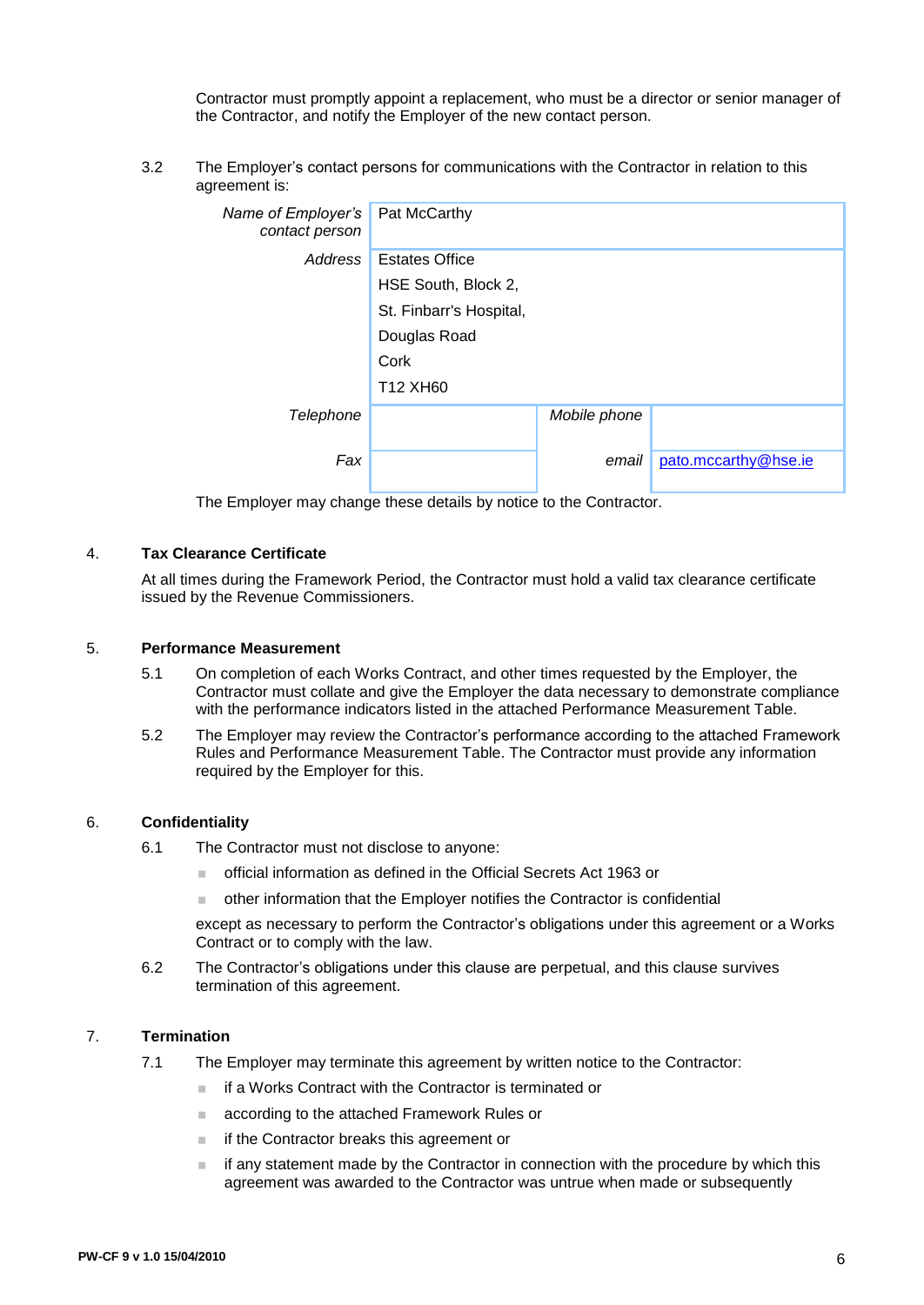ceases to be true or

- **u** without cause, if the Employer also terminates its agreements with the other Participants listed in the Framework Rules.
- 7.2 Termination of this agreement does not affect any Works Contract already entered.
- 7.3 The Contractor is not entitled to any payment because this agreement has been terminated.

#### 8. **Limitation on liability**

Neither the Contractor nor the Employer have any liability to the other under or in connection with this agreement for breach of contract, negligence, breach of duty or anything else. This does not affect their liability under any Works Contract.

#### 9. **This Agreement**

- 9.1 Neither party may assign rights under this agreement.
- 9.2 This, and any Works Contracts, are the entire agreement between the Employer and the Contractor about its subject matter. Neither the Employer nor the Contractor has relied on any agreement, understanding, or statement that is not written or referred to in this agreement.
- 9.3 This agreement can only be changed in writing, signed by authorised representatives of the Employer and the Contractor.
- 9.4 This agreement is governed and to be construed according to Irish law.

#### **SIGNED by the Employer and the Contractor on the date at the top of this agreement**

#### **Signed on behalf of the Employer:**

#### **Signed on behalf of the Contractor:**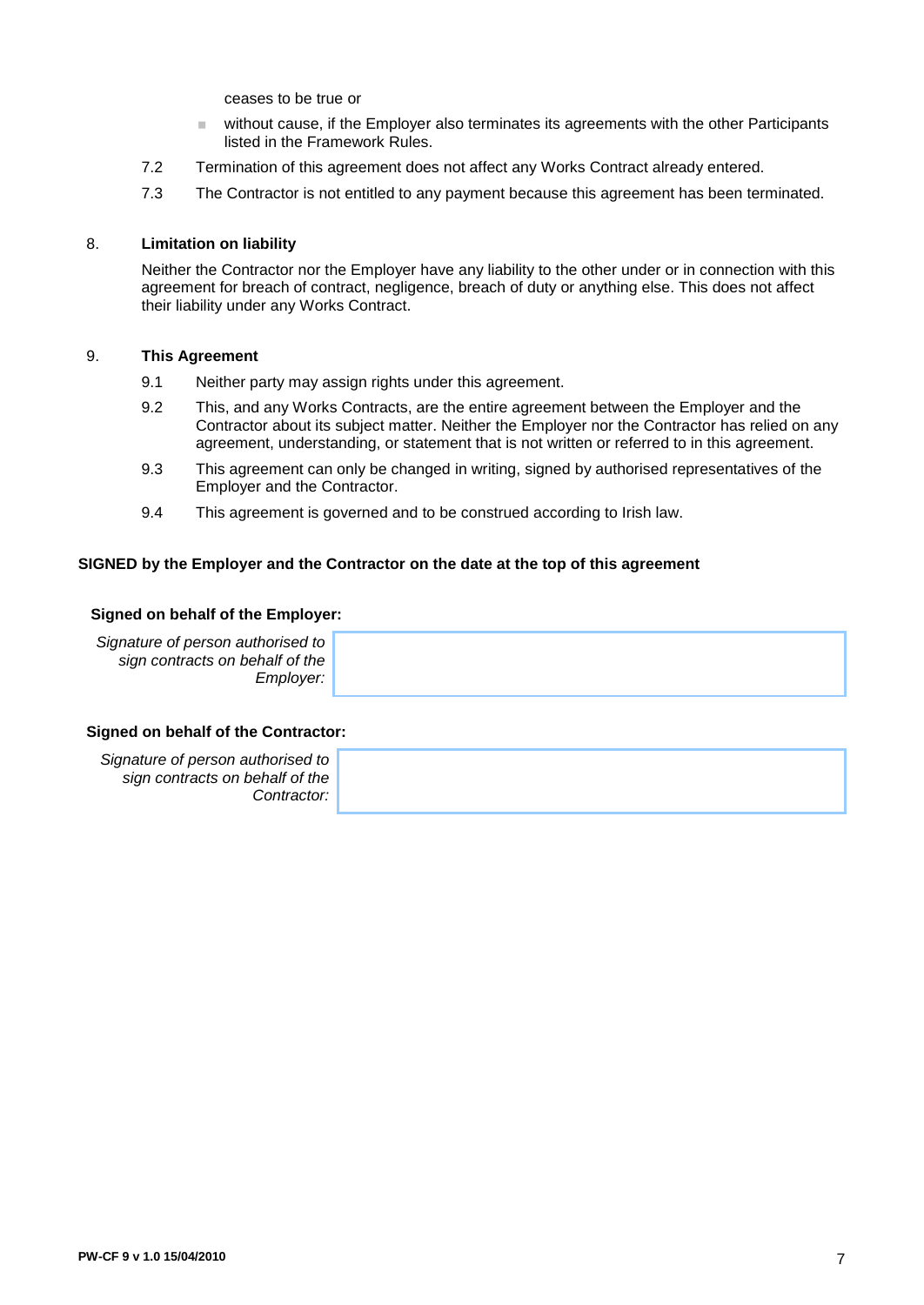#### Framework Rules

#### 1. **The Framework**

1.1 *The Employer* The Health Service Executive (HSE)

has established a framework for the procurement of construction work in relation to

Minor Building Works – HSE Acute Live Hospital Environments

The framework consists of a **Framework Agreement** between the Employer and each of the **Participants** listed below. Each Framework Agreement incorporates these rules.

1.2 If, during the period

| starting on   |  |
|---------------|--|
| and ending on |  |

(the **Framework Period**), the Employer needs construction work as described in rule 1.1 above, the Employer may procure it by awarding **Works Contracts** according to these rules. The Employer may also procure the work in other ways, and does not guarantee that any work will be procured under these rules.

#### 2. **Participants**

2.1 The Participants in the Framework are listed below, in alphabetical order.

List of Framework Contractors tbc

2.2 A Participant whose Framework Agreement has been terminated will no longer be considered a Participant under these rules.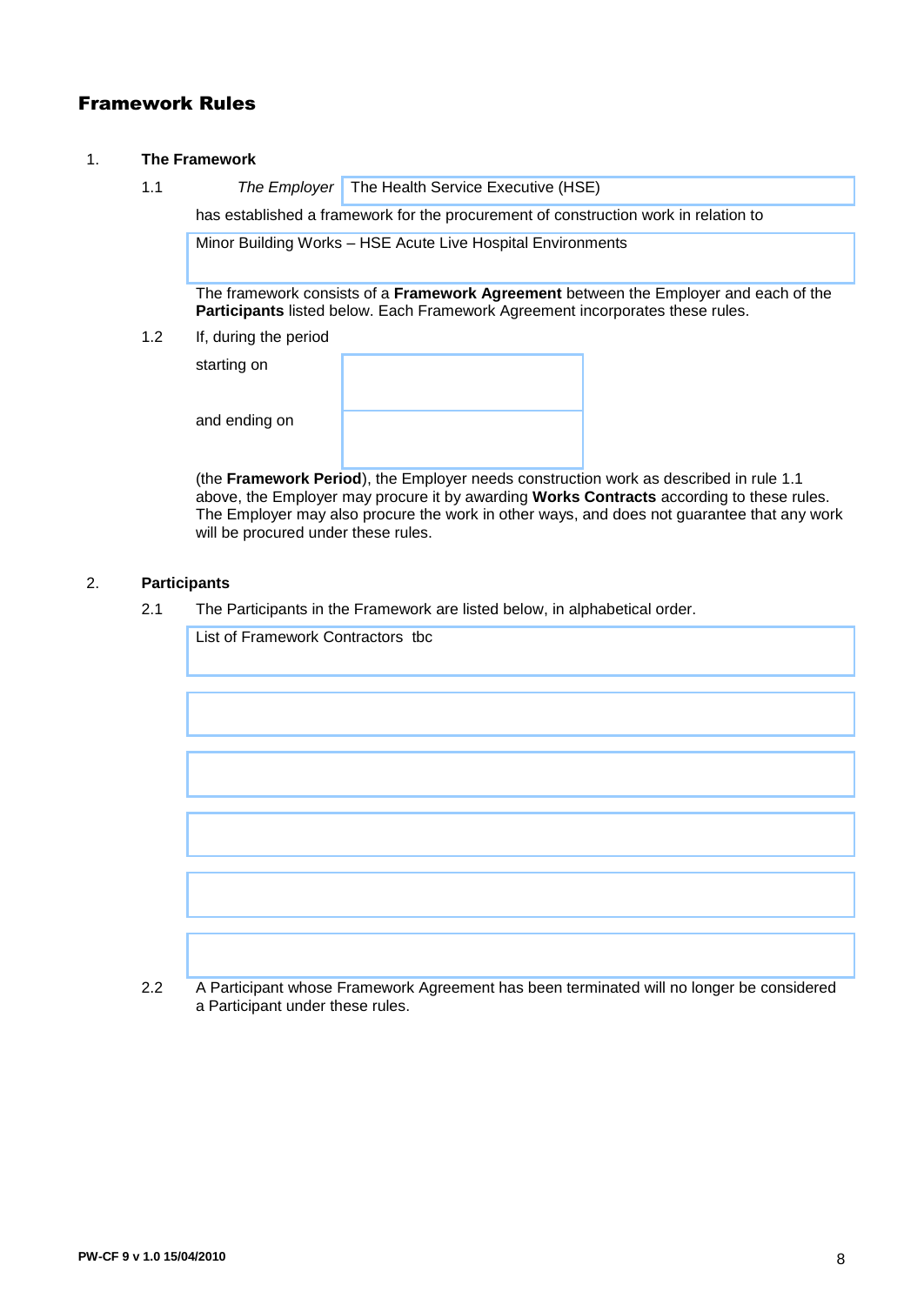#### 3. **Call off by competition**

- 3.1 When the Employer decides to procure work under these rules, the Employer will send each Participant a written invitation to tender. The invitation will be sent by email to each Participant's current email address as given in or notified under its Framework Agreement. The invitation will include a draft Works Contract, based on one of the contracts referenced in Clause 2.2 above with the Schedule completed by the Employer in its discretion, including details of the required Works. The invitation will fix a time limit for Participants to send in tenders taking account of such factors as the complexity of the subject-matter of the Works Contract and the time needed to send in tenders.
- 3.2 The award process for Works Contracts tendered under this rule 3 will be conducted in accordance with these rules and any procedures stated in the invitation to tender. It may include an electronic auction.
- 3.3 Participants wishing to be considered for a Works Contract must submit a tender complying with the invitation to tender. Tenders must propose resources (including key persons) that are consistent with the Participant's tender proposal for its Framework Agreement.
- 3.4 The award criteria for Works Contracts awarded under a procedure initiated under this Rule 3 will be as follows (with the range of weighting given in brackets):



d. To re-tender the works

The above criteria are not listed in order of importance. The Employer may attach different weightings to them for different Works Contracts, depending on the service requirement, and will indicate the weightings in the invitation to tender.

#### 4. **Performance Review, Termination and Promotion**

4.1 On completion of each Works Contract, the Participant concerned must collate and provide to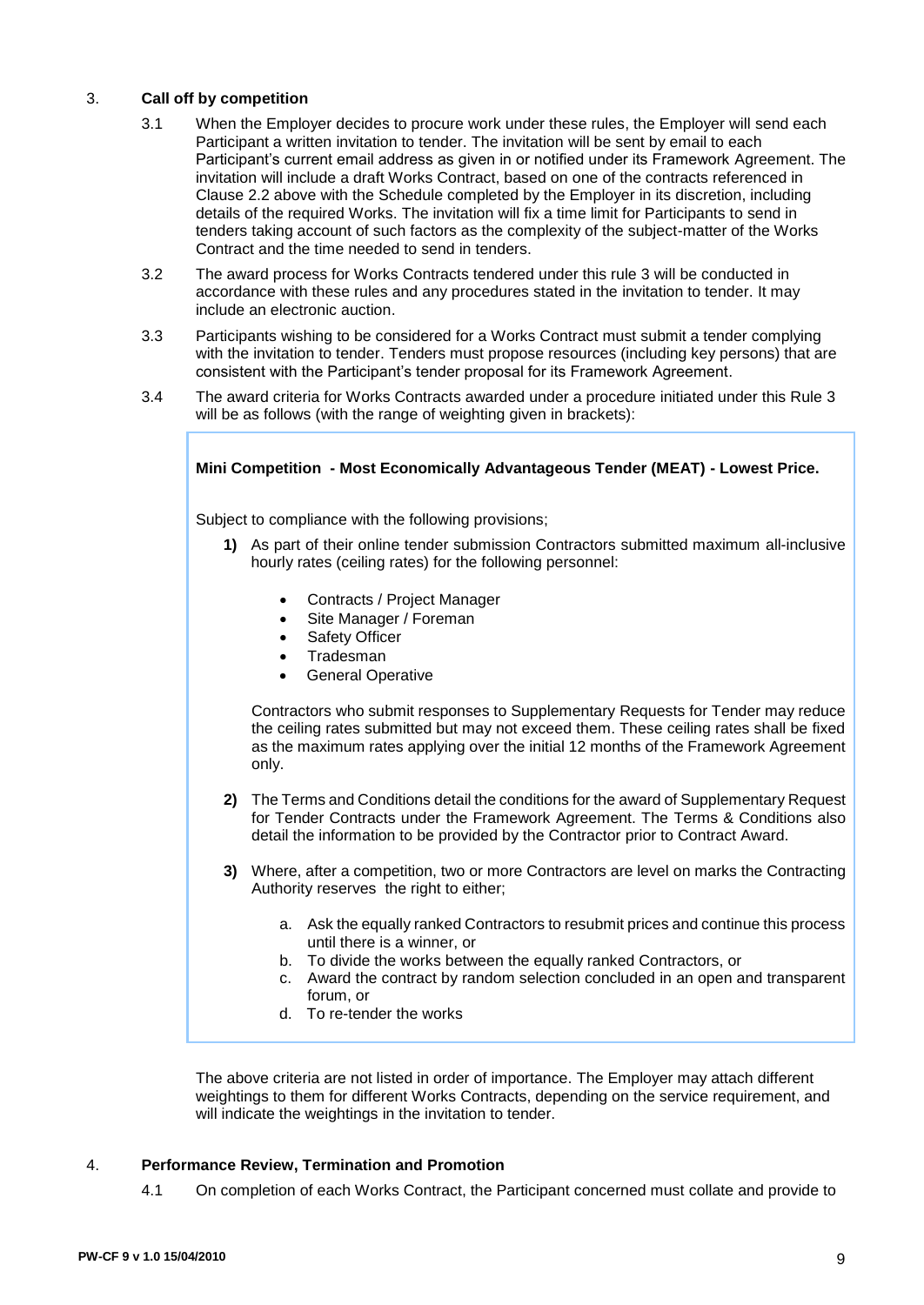the Employer the information required for the Employer to review that Participants' performance according to the attached Performance Measurement Table. The Employer may review Participants' performance of their Works Contracts and the Framework Agreement at the end of each year of the Framework Period, according to the attached Performance Measurement Table.

- 4.2 If a Participant has reached 'Failure Level 1' for any indicator according to the attached Performance Measurement Table, the Employer may give that Participant a written Warning Notice and may exclude that Participant from further competitions until the Participant has demonstrated to the Employer's satisfaction that it has implemented steps to redress the problem.
- 4.3 If a Participant
	- receives two Warning Notices during the Framework Period or
	- **has reached 'Failure Level 2' for any indicator according to the attached Performance** Measurement Table

the Employer may terminate that Participant's Framework Agreement.

4.4 The Employer may give each Participant details of the result of its annual performance review, and of the average results for each item and the average overall score.